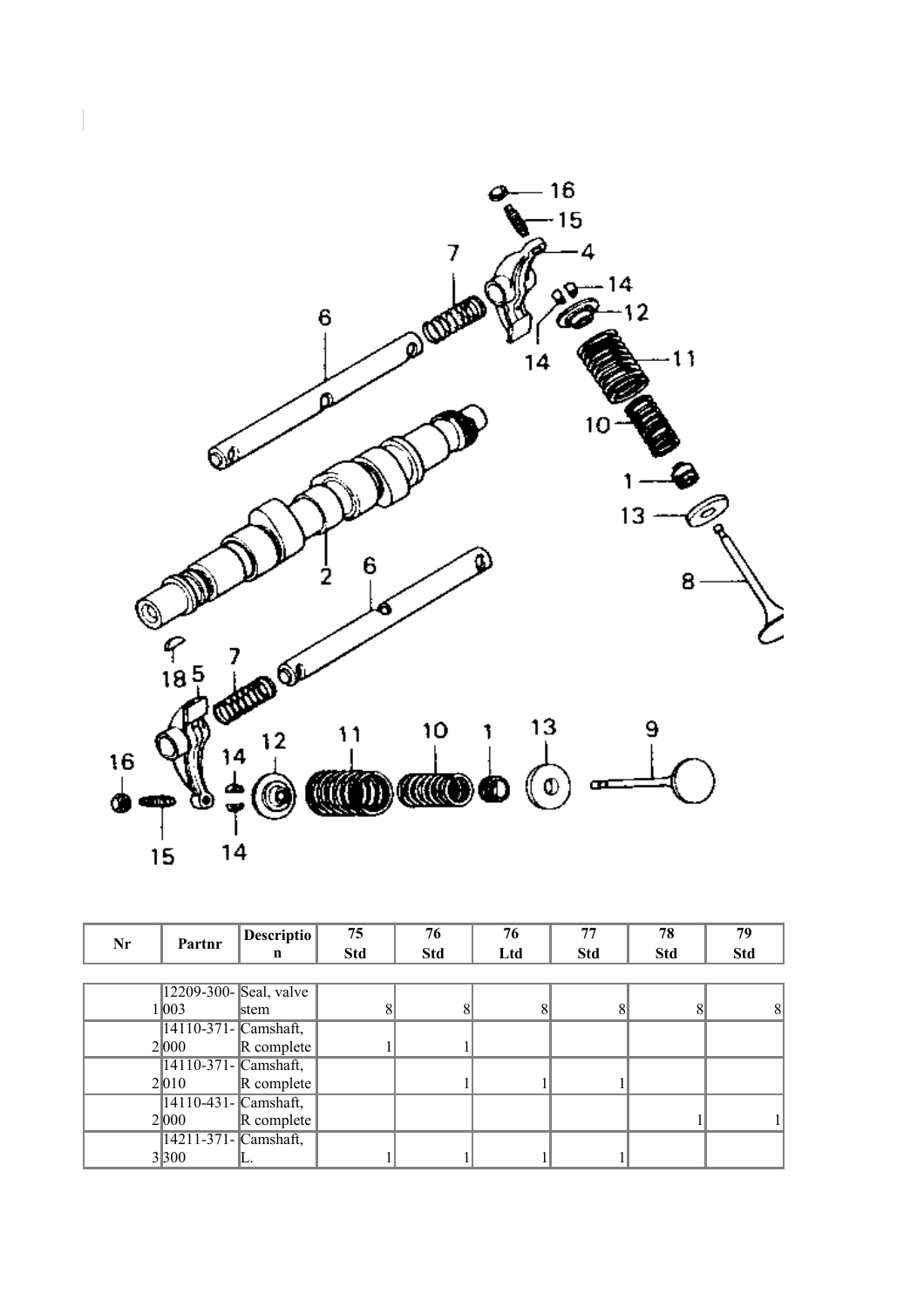| 14211-431- Camshaft,            |                                       |                 |                |                 |                |                 |                  |
|---------------------------------|---------------------------------------|-----------------|----------------|-----------------|----------------|-----------------|------------------|
| 3 000                           |                                       |                 |                |                 |                |                 |                  |
|                                 | 14611-371- Arm, valve                 |                 |                |                 |                |                 |                  |
| 4 000                           | rocker $(A)$                          | 4               | 4              | 4               | 4              | 4               | 4                |
|                                 | 14621-371- Arm, valve                 |                 |                |                 |                |                 |                  |
| 5 000                           | rocker $(B)$                          | 4               | 4              | 4               | 4              | 4               | 4                |
|                                 |                                       |                 |                |                 |                |                 |                  |
| 6 000                           | 14631-371- Shaft, valve<br>rocker arm | 4               | 4              | 4               | 4              | 4               | $\vert 4 \vert$  |
|                                 | Spring,                               |                 |                |                 |                |                 |                  |
| 14642-371- valve                |                                       |                 |                |                 |                |                 |                  |
| 7 000                           | rocker arm                            | $\vert 8 \vert$ | 8 <sup>0</sup> | $\vert 8 \vert$ | 8 <sup>0</sup> | 8 <sup>0</sup>  | $\vert 8 \vert$  |
| $14711 - 371$                   |                                       |                 |                |                 |                |                 |                  |
| 8000                            | Valve, In                             | 4               | 4              | 4               | 4              | 4               | $\vert 4 \vert$  |
| $14721 - 371 -$                 |                                       |                 |                |                 |                |                 |                  |
| 9 000                           | Valve, Ex                             | 4               | 4              | 4               | 4              | 4               | $\left 4\right $ |
| 14751-611-Spring,               |                                       |                 |                |                 |                |                 |                  |
| 10 003                          | valve inner                           | $\vert 8 \vert$ | 8              | $\vert 8 \vert$ | 8 <sup>0</sup> | 8               | 8                |
|                                 |                                       |                 |                |                 |                |                 |                  |
| 14761-611-Spring,               |                                       |                 |                |                 |                |                 |                  |
| 11 003                          | valve outer                           | 8               | 8              | $\vert 8 \vert$ | 8              | 8               | $\vert 8 \vert$  |
|                                 | Retainer,                             |                 |                |                 |                |                 |                  |
| 14771-551- valve                |                                       |                 |                |                 |                |                 |                  |
| 12 020                          | spring                                | $\vert 8 \vert$ | 8              | $\vert 8 \vert$ | 8              | 8               | 8                |
| 14775-300-                      | Seat, valve                           |                 |                |                 |                |                 |                  |
| 13000                           | spring                                | 8               | 8              | 8               | 8              | 8               | $\vert 8 \vert$  |
| $14781 - 551$                   | Cotter,                               |                 |                |                 |                |                 |                  |
| 14 000                          | valve                                 | 16              | 16             | 16              | 16             | 16              | 16               |
|                                 | Screw,                                |                 |                |                 |                |                 |                  |
| 90012-300- tappet               |                                       |                 |                |                 |                |                 |                  |
| 15000                           | adjusting                             | 8               | 8              | $\vert 8 \vert$ | 8 <sup>0</sup> | 8               | 8                |
|                                 |                                       |                 |                |                 |                |                 |                  |
| 90206-250- Nut, tappet<br>16000 |                                       |                 | 8              | $\vert 8 \vert$ | 8 <sup>0</sup> | $\vert 8 \vert$ | $\vert 8 \vert$  |
| 90701-283- Pin, knock,          | adjusting                             | 8 <sup>0</sup>  |                |                 |                |                 |                  |
| 17 000                          | 3X6.8                                 | 1               | 1              | 1               | 1              | 1               | $1\vert$         |
|                                 | Key,                                  |                 |                |                 |                |                 |                  |
| 94401-                          | woodruff,                             |                 |                |                 |                |                 |                  |
| 18 25140                        | 25x14                                 | $\overline{2}$  | 2              | $\overline{2}$  | $\overline{c}$ | $\overline{2}$  | $\overline{2}$   |
|                                 |                                       |                 |                |                 |                |                 |                  |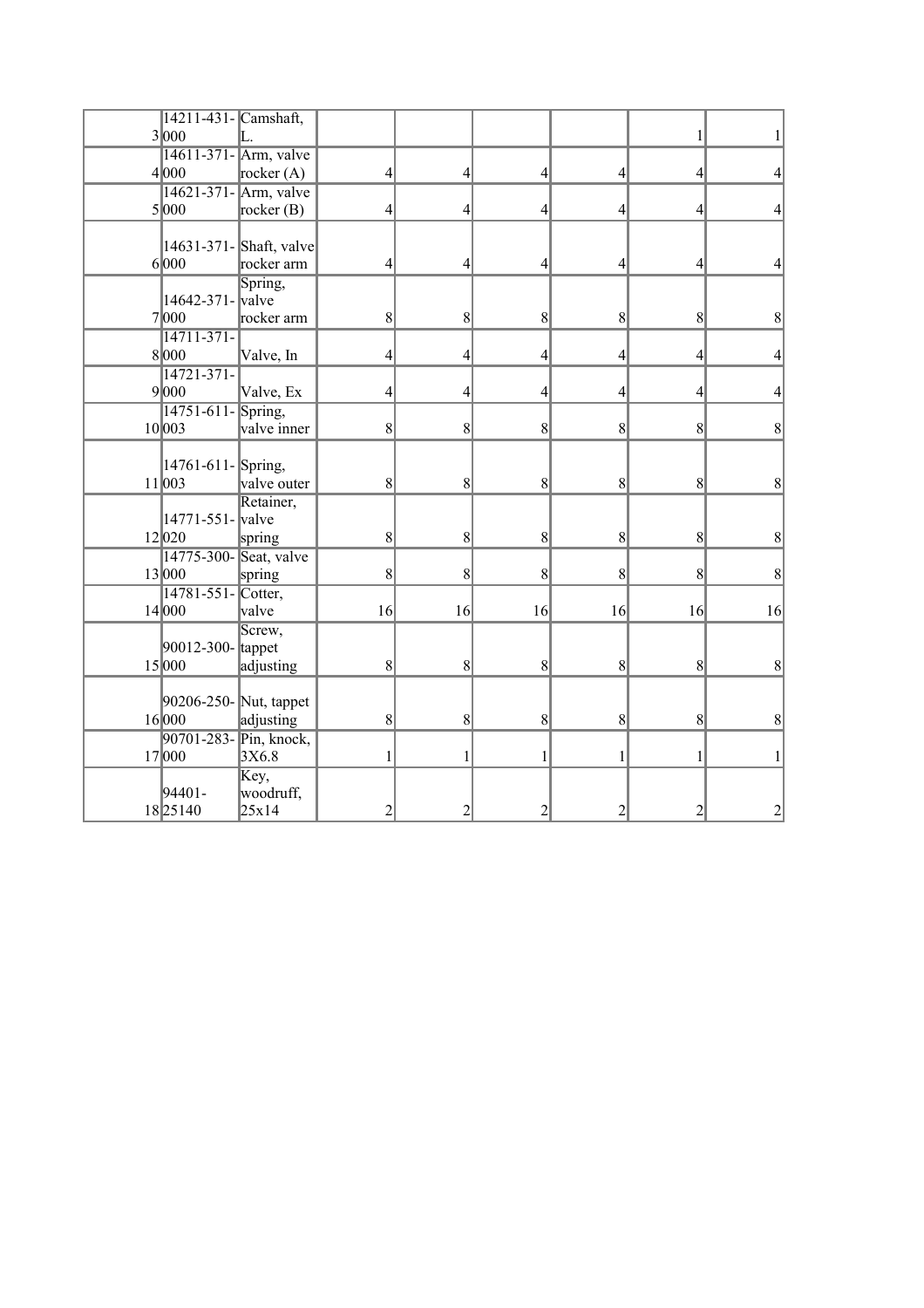

| Serialnr        | Areacode |  |
|-----------------|----------|--|
|                 |          |  |
|                 |          |  |
| To<br>2028170   |          |  |
| From<br>2028171 |          |  |
|                 |          |  |
|                 |          |  |